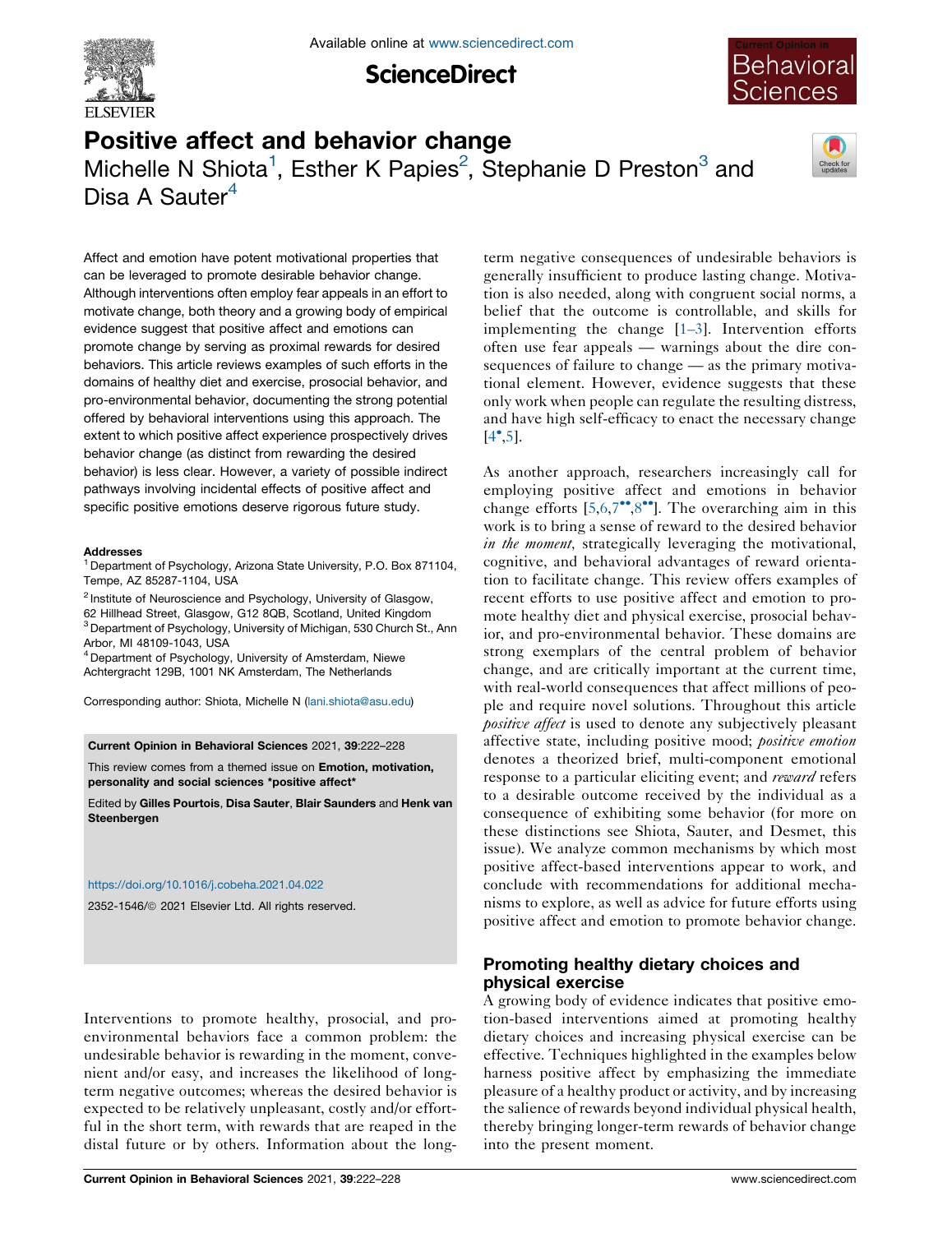Traditionally, healthy dietaryoptions have been encouraged through labels that describe their health-promoting qualities (e.g. low salt or fat). Although such labels direct attention to desirable long-term outcomes (i.e. good physical health), their effectiveness is limited [\[9\]](#page-4-0). In contrast, labels that describe immediate hedonic aspects of products, such as appetizing flavors and texture profiles, increase the appeal of healthy choices [\[10](#page-4-0)<sup>°</sup>,[11](#page-4-0),[12](#page-4-0)<sup>°</sup>[,13\]](#page-4-0). Similar findings have been reported for physical activity interventions, wherein activating expectations of immediate enjoyment (e.g. feeling good during and right after exercise) appear more effective than directingattentiontowarddistaloutcomessuchasweightloss [\[14,15](#page-4-0)<sup>°</sup>]. To succeed, positive intervention techniques must help consumers vividly simulate the proximal pleasures of healthy choices, thereby generating anticipation of positive affect in the moment and pointing appetitive motivation toward healthy options  $[10^{\bullet}, 16]$  $[10^{\bullet}, 16]$ .

Interventions that prime the salience of long-term benefits can also motivate people, provided that those distal benefits are already highly valued [\[17](#page-4-0)",[18](#page-4-0)"]. For example, in one field experiment, reminders of a future slim figure reduced unhealthy snack intake, but only for participants with active weight-control goals [\[19](#page-4-0)]. Individuals with such 'want-to' dietary goals show higher implicit liking of and implicit positive associations with healthy foods, and less positive associations with unhealthy foods; an effect not seen for 'have-to' goals that emphasize obligation and external pressure  $[20\text{''}]$  $[20\text{''}]$  $[20\text{''}]$ . In some cases, linking the desired behavior to a goal or value beyond individual health can heighten motivation, especially if the rewards associated with that goal are proximally salient. Among committed couples, for example, reframing a health behavior change as doing what's best for the couple and/or partner may be quite motivating [\[21](#page-5-0)]. Although social influence attempts such as harassing, bargaining, and guilting generally fail to have the desired effect on partners, positive social control techniques such as displaying positive affect as a reward for the desired behavior, and communicating that the target behavior is valued, have been linked to improvements in partner health behaviors including healthy diet and exercise [\[22](#page-5-0) ]. In these ways, pleasant feedback and encouragement from the partner become an immediate reward for healthy choices.

## Prosocial behavior

A long-standing question in research on prosocial and altruistic behavior is whether people who *feel* good are also more likely to *do* good. One hypothesis is that happiness encourages behaving in more prosocial ways  $[23^{\bullet\bullet}]$  $[23^{\bullet\bullet}]$ . An alternative hypothesis is that people in a pleasant mood are highly motivated to maintain that cheerful state, rather than undermining it by engaging with another's distress or need. Altruistic/prosocial action commonly involves a cost to the self for helping others — including costs of time and effort. Moreover, prosocial action often

depends on some degree of empathy, especially when the target of that action is in distress  $[24^{\bullet}, 25]$  $[24^{\bullet}, 25]$  $[24^{\bullet}, 25]$ , and a growing body of evidence suggests that empathy requires effort [[26](#page-5-0)]. Thus, positive affect and emotion might produce complacency, undermining rather than promoting prosociality [[27\]](#page-5-0). Recent decades have yielded a wealth of evidence on this topic across a variety of outcome measures, such as donating, volunteering, political participation, and taking the time to assist a person in need. The resulting picture is somewhat complex, and requires careful analysis.

The bulk of the evidence, including correlational, experience sampling, daily diary, and experimental studies, supports the first hypothesis — that positive affect generally does promote prosociality  $[23\text{''}]$  $[23\text{''}]$  $[23\text{''}]$ . By what mechanisms might this occur? Much research highlights the value of anticipated and received proximal affective rewards for altruistic and prosocial behavior. The links between positive affect and prosocial behavior are bidirectional [\[28](#page-5-0)]; findings from a recent meta-analysis show that engaging in prosocial behavior increases subsequent positive affect and well-being in the helper  $[29\text{°}$ . [Thus,](#page-5-0) helping others is rewarding to the helper, completing a feedback loop that increases the likelihood of engaging in prosocial behavior in the future [\[30](#page-5-0),[31\]](#page-5-0). Social contact and approval are particularly potent rewards in this regard, activating neural circuitry similar to that for material rewards [[32,33\]](#page-5-0). Although material rewards to children for helping behavior can backfire by reducing intrinsic motivation, social reinforcements such as displays of positive emotion, praise, and encouragement do foster downstream prosociality [[34](#page-5-0) ]. For example, in an experiment with 197 adolescents, those who received positive social feedback (thumbs up) ostensibly from their peers after donating tokens in a public goods game increased donations compared to when the thumbs up came from keeping tokens or without feedback [\[35](#page-5-0)].

Some research relevant to this mechanism has focused on specific positive emotion states, rather than positive affect. For example, moral elevation — an affective response to witnessing another's prosociality — has been found to increase subsequent helping [[36\]](#page-5-0). Consistent with social learning theory, feelings of elevation reflect the recognition that altruism is rewarded rather than exploited by others in the current social context [[37\]](#page-5-0). Feelings of love are associated with increased prosocial behavior as well, not only towards members of one's own group but also towards out-group members [[38\]](#page-5-0). Gratitude also facilitates prosocial behavior in multiple ways. According to Algoe's 'Find, Remind, Bind' theory, gratitude serves adaptive functions related to initiating, developing, and maintaining lasting interdependent relationships with responsive interaction partners [\[39](#page-5-0)]. Much experimental research finds that gratitude motivates a beneficiary's subsequent prosocial behavior toward the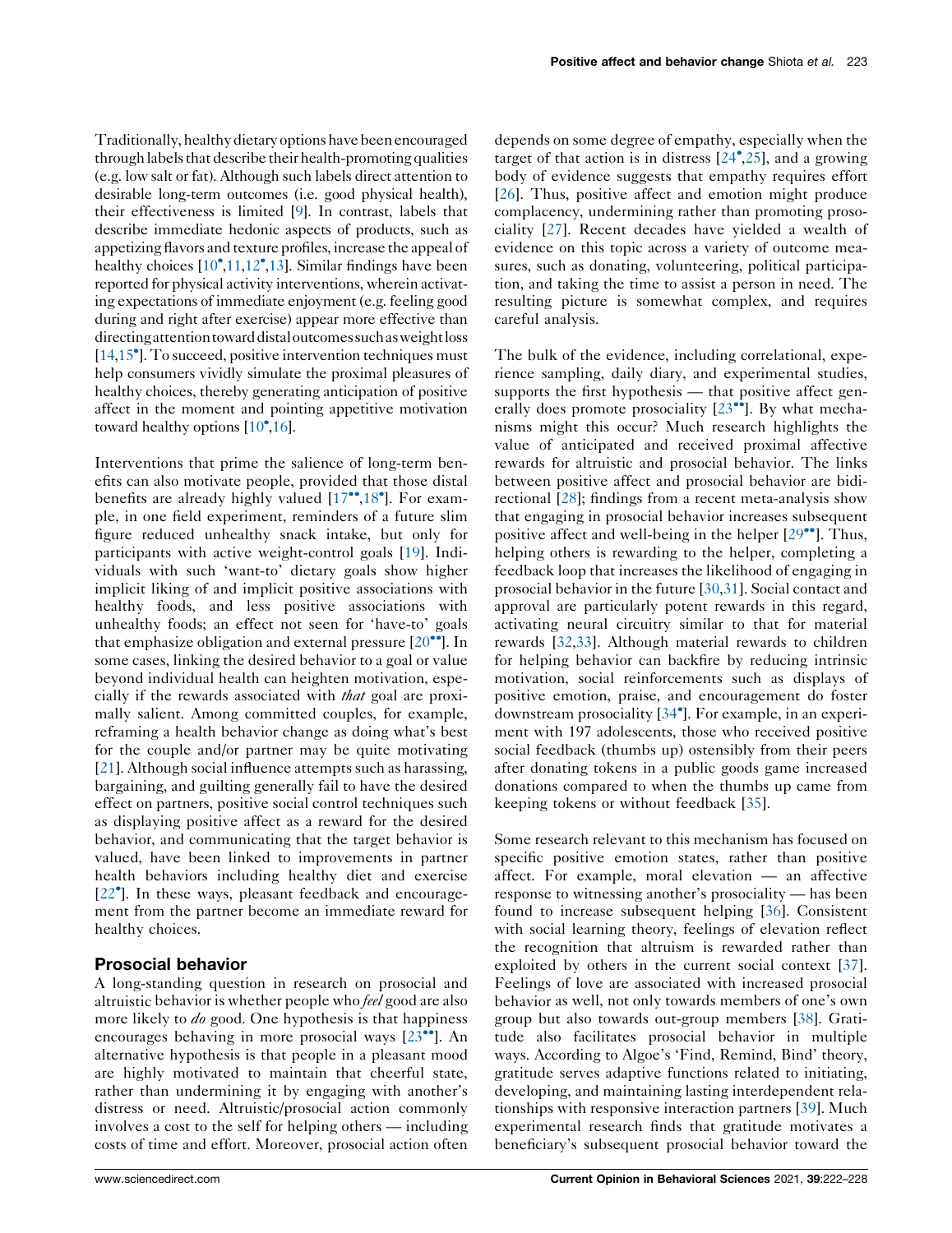benefactor, as well as 'paying it forward' to third parties [\[40](#page-5-0),[41\]](#page-5-0). Moreover, receiving an expression of gratitude increases the benefactor's commitment to further support the beneficiary [\[42](#page-5-0)], and third-party observers to gratitude expression are subsequently more helpful and affiliative toward both the beneficiary and benefactor [\[43](#page-5-0) ], consistent with viewing gratitude as a form of social reward.

Importantly, the evidence also suggests mechanisms by which positive affect may sometimes *inhibit* prosociality, and these are important to consider when developing a new intervention. Consistent with more pessimistic predictions, correlational research has linked higher trait positive emotionality with lower performance on a test of empathic accuracy [\[27](#page-5-0)]. As a state, positive affect generally promotes a rosy, optimistic attitude toward the current focus of attention [[44\]](#page-5-0). When one's own behavior is that focus, a certain tolerance for morally questionable acts can result. In both cross-sectional and experimental studies, participants experiencing more positive affect rated unethical behaviors as more acceptable, and actually engaged in more unethical behavior (e.g. lying to obtain a reward, taking more than was earned) given an easy opportunity [[45,46](#page-5-0)]. In each case, the effect of current pleasant affect may nudge one toward the immediate reward of unethical behavior, especially if foregoing these opportunities is unlikely to be detected and praised by others. More research is needed on the conditions in and mechanisms by which positive affect encourages prosocial behavior, rather than the reverse.

## Pro-environment consumer behavior

Climate change is accelerating, and resolute action is needed across nations and partisan lines to address this mounting crisis. As with health and prosocial behavior, individuals' consumer behavior at the moment of choice is typically focused on options that are convenient and that provide known, immediate benefits to the self despite distal and more abstract negative consequences [\[47](#page-5-0)]. A recent meta-analysis suggests however that, as with health behavior, people make more pro-environmental purchases and other choices when they have a positive attitude toward pro-environmental behavior, believe it is consistent with their values, morals, and norms, care about the environment, and feel control over the situation [\[48](#page-5-0)].

Bringing rewards into the moment can play an important role in facilitating pro-environmental consumer behavior. As with health and prosocial behavior, individuals with strong pro-environmental values may be motivated by the anticipation of positive affect resulting from the behavior itself. A recent meta-analysis revealed that pro-environmental behavior is promoted by positive feelings from (ordered by magnitude) happiness from hedonic rewards, personal meaning, and the 'warm glow' of knowing that

[one](#page-5-0) has performed a socially valued act  $[49$ <sup>\*\*</sup>]. In one study, men who anticipated feeling more positive and less negative about owning an electric car reported a stronger intention to adopt an electric vehicle [[50\]](#page-5-0). In another, positive anticipated emotions predicted behavioral intentions to address climate change for more engaged (but not less-engaged) people [[51](#page-5-0)<sup>••</sup>]. Pro-environmental behavior is also facilitated by both pride in past environmental achievements [[52\]](#page-6-0) and anticipated pride in future proenvironmental acts [\[53](#page-6-0)]. In one experience sampling study, students who performed a pro-environmental act reported concurrent pride that then predicted future proenvironmental acts, at least among those who believed these values were normative [\[54](#page-6-0)].

Extrinsic rewards may promote pro-environmental behavior as well, provided that they are deployed strategically to support new habit formation rather than undermining intrinsic motivation. A meta-analysis found that financial incentives for pro-environmental behavior had a small to medium effect not only while active  $(d=.36)$ , but even after incentives were removed  $(d = .41)$  [\[55\]](#page-6-0). Rewards given on variable schedules were most effective, consistent with a well-replicated finding that unpredictable rewards are most likely to lead to the formation of new habits [56<sup>••</sup>]. [Another](#page-6-0) trick for bringing rewards into the moment is *gamification*, or making the desired behavior fun. For example, in one randomized controlled trial with nearly 2000 households, those playing a new 'Cool Choices' competitive game, in which they earned points for energy-saving actions, reduced electricity consumption even six months later (as verified by electricity bills), and the effect was strongest among previous high-energy-use consumers [\[57\]](#page-6-0).

As with health behavior and prosocial behavior, linking pro-environmental behavior to positive emotion mechanisms of interdependent relationships can promote behavior change as well. For example, the heightened status motivation associated with pride may promote the selection of and willingness to pay more for 'green' products, as long as the product is visible to others who will be impressed [[58,59](#page-6-0)<sup>°</sup>]. Viewing nature as vulnerable should also facilitate pro-environmental behavior by activating feelings of tenderness and the caregiving motivations that evolved to nurture helpless neonates [[30\]](#page-5-0). For example, feelings of empathy for and connection with nature can promote pro-environmental attitudes and behavior [\[60](#page-6-0) ]. People induced to empathize with a bird or tree recommend higher allocations for environmental protection [\[61](#page-6-0)], and people induced to perspective-take with harmed animals, without feeling distress, reported higher biospheric and lower egoistic concern [\[62](#page-6-0)]. More empathetic people also report more pro-environmental values, intentions, and past donations; moreover, inducing perspective-taking with suffering people increases pro-environmental intentions [\[63](#page-6-0)]. In each of these effects, positive emotions and the affective mechanisms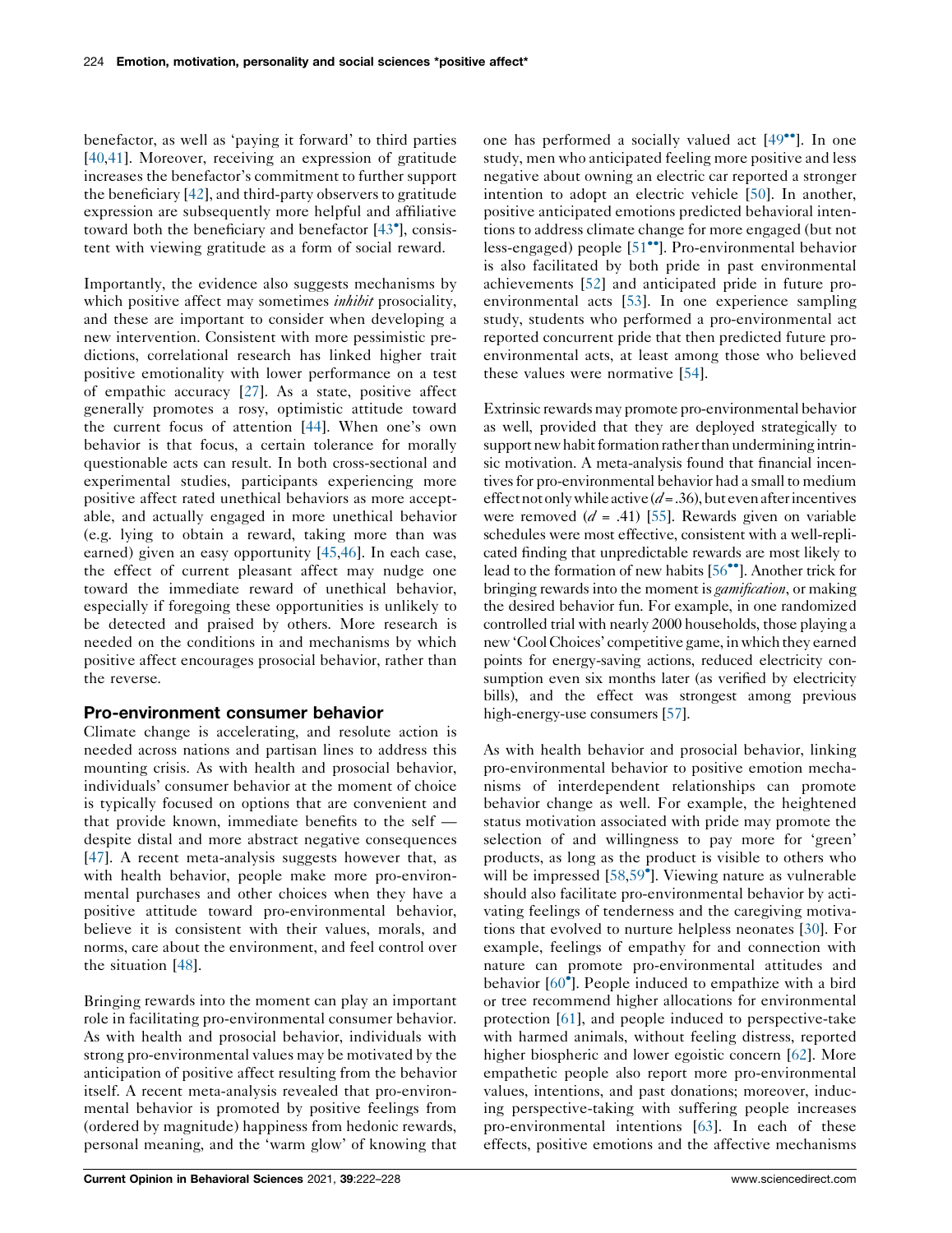that evolved to guide our relationships with other people can be redirected to improve our relationship with the larger natural world.

# Common mechanisms and implications for future research

The studies reviewed above represent a sample of recent efforts to use positive affect and emotion as tools for behavior change. A recurring theme in this work is the importance of increasing the sense of reward and positivity associated with the desired behavior in the moment, rather than relying solely on abstract, distal incentives or frightening long-term outcomes. This approach invokes people's intrinsic motivation and 'want-to' goals — goals which involve enjoyment, are perceived as inherently meaningful, and/or are integrated into one's identity as distinct from 'have-to' goals that reflect external obligations or the need to avoid negative outcomes  $[20\text{°}$  $[20\text{°}$  $[20\text{°}$ ].

A variety of techniques have been found to successfully link desired behavior to an immediate reward. Immediate pleasurable effects can strengthen the value associated with the behavior itself, whereas promising distal rewards may actually inhibit intrinsic motivation  $[64^{\bullet\bullet}]$  $[64^{\bullet\bullet}]$  $[64^{\bullet\bullet}]$ . Rewards that are inherent to the desired behavior can be made more salient at the moment of choice, as in dietary interventions emphasizing the flavor and texture of healthy food choices [\[10](#page-4-0)<sup>°</sup>,[12](#page-4-0)<sup>°</sup>,[16\]](#page-4-0). Extrinsic rewards may be offered or emphasized as well. An important caveat for the latter approach is that offering economic rewards such as money, points, or prizes can backfire if not done with care, undermining downstream intrinsic motivation [[65\]](#page-6-0). Economic incentives that are disbursed for an extended period on an intermittent, unpredictable schedule are most likely to promote behavior change that persists after rewards are withdrawn  $[55,56^{\bullet\bullet},66]$  $[55,56^{\bullet\bullet},66]$  $[55,56^{\bullet\bullet},66]$  $[55,56^{\bullet\bullet},66]$  $[55,56^{\bullet\bullet},66]$ . Caution may also be needed in using reward orientation to inhibit problematic behaviors (e.g. substance use) rather than to promote desired behaviors, as in the examples above. For example, in one study photographic images that were pleasant and increased arousal and appetitive motivation produced an unintended increase in alcohol craving [\[67](#page-6-0)]. Immediate social rewards for the desired behavior appear less subject to these concerns and can be potent, provided that the influence is communicated through positive affect and social feedback rather than through nagging, threatening, or criticizing [\[22](#page-5-0) ,[34](#page-5-0) ,[35\]](#page-5-0). There is growing interest in gamification as well, which simply makes the behavior fun [[68\]](#page-6-0).

Other approaches link the desired behavior to a larger goal beyond short-term outcomes, and make that goal salient in the moment. For those with a high intrinsic motivation to achieve the distal reward (e.g. a fit figure due to healthy diet and exercise), priming their attention toward that reward can promote change [\[19](#page-4-0)]. Alternatively, innate goals for pleasant interactions with loved ones, social status, and nurturing the young and vulnerable can be linked to a desired behavior, thereby activating social positive emotions and motivations that provide more proximal affective rewards. Promoting empathy and perspective-taking is a promising tool when the consequences of the undesired behavior are largely borne by someone or something other than the self.

In this analysis, we have emphasized the power of positive affect and emotion as *rewards* that motivate behavior change. It is important to clearly differentiate the effects of positive affect/emotion as actual or anticipated reward from those of *currently experienced* pleasant affect not directly linked to the desired behavior. A meta-analysis of studies using each type of manipulation uncovered robust effects of reward on health cognition and behavior, but weaker and more scattered effects of pleasant affect [[6](#page-4-0)]. However, positive/pleasant affect may support behavior change indirectly, by promoting cognitive and/or behavioral action tendencies that facilitate change  $[7\cdot$ . For example, in the robust 'rose-colored glasses' effect discussed earlier, pleasant mood increases one's positive appraisal of the target of attention (e.g. products, messages, people, events) and optimism regarding the outcome [\[44](#page-5-0)]. One study that experimentally manipulated mood before a gambling task with electroencephalography (EEG) found that pleasant mood increased a neural marker of reward expectancy [\[69](#page-6-0)]. Consistent with this, a meta-analysis revealed that positive affect manipulations increased optimism regarding the likely outcomes of physical activity [\[6](#page-4-0)]. Moreover, positive emotion states are thought to broaden the individual's current mindset, allowing attention to expand beyond one's immediate gratification to more distal opportunities and to others' needs [\[31](#page-5-0)]. Dispositionally happier people are more proactive when addressing issues of concern, even when their level of worry is modest  $[70^{\circ}]$  $[70^{\circ}]$ , suggesting that positive affect may provide the activation or agency needed for effortful prosocial engagement. Positive emotions can increase self-efficacy as well  $[51$  $[51$ <sup>\*\*</sup>[,71](#page-6-0)]. These findings all suggest promising directions, but much more research is needed to examine the varied, indirect pathways by which the current experience of positive affect might support behavior change.

Exploring ways in which incidental effects of specific positive emotions can support behavior change is also an important, much-needed direction for future research  $[6,8$  $[6,8$  $[6,8$ <sup> $\bullet$ </sup>. For example, in two studies, teens and young adults who completed gratitude-focused writing exercises reported healthier subsequent dietary choices than those completing control writing tasks — effects that were mediated by reduced negative affect [[72](#page-6-0) ]. Gratitude writing has also been found to increase glycemic control at a 12-week follow-up among adolescents with Type II diabetes [[73\]](#page-6-0). Several studies have found that awe increases prosocial and pro-environmental attitudes and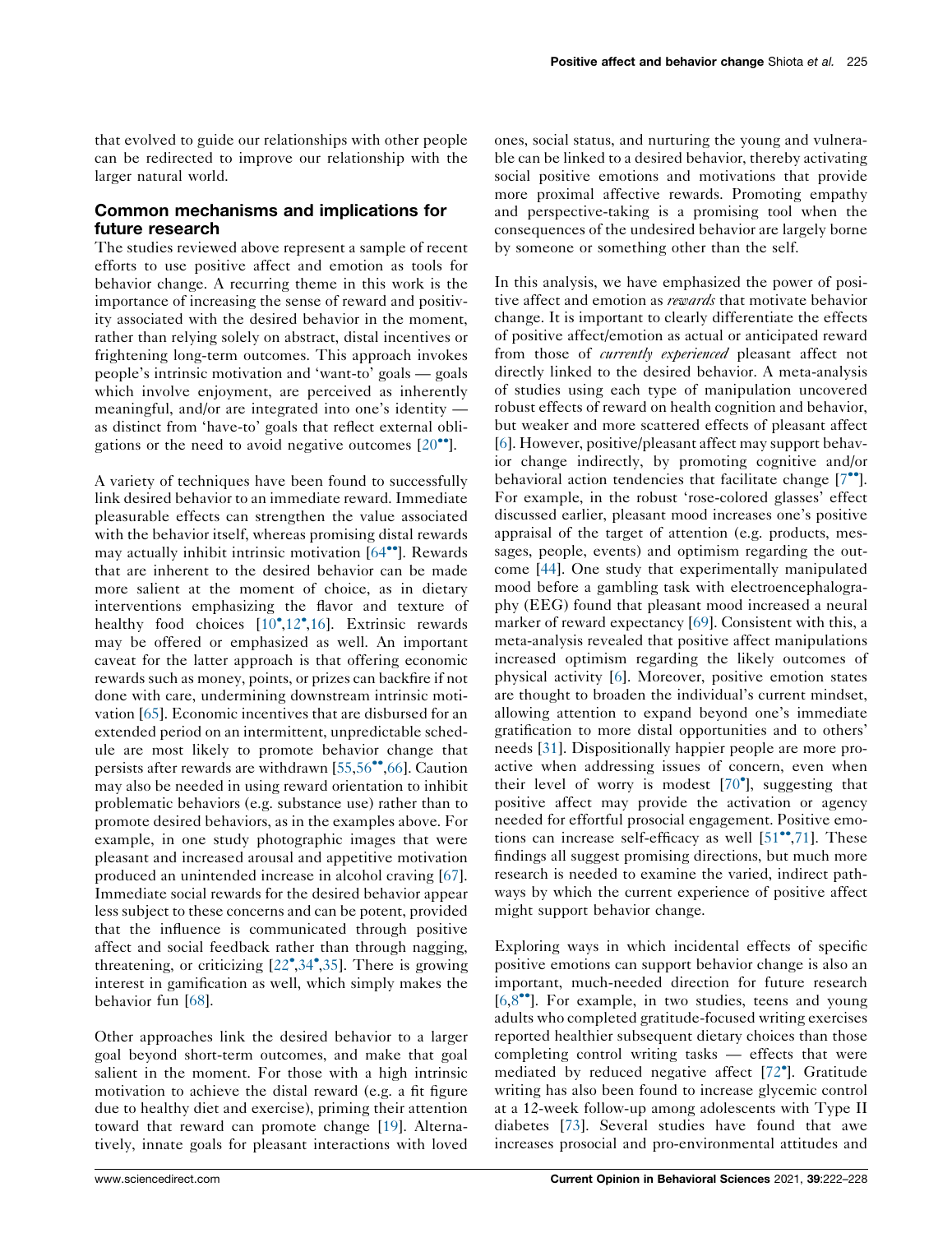<span id="page-4-0"></span>behavior, mediated by a conceptualization of the self as small and relatively insignificant but connected to the surrounding world [[74,75](#page-6-0) ]. Although few behavioral interventions have attempted to employ specific positive emotions in these ways, basic knowledge about these states is sufficient to support much wider investigation.

## Conclusion

Researchers are increasingly finding creative ways to use positive affect and emotion in interventions to encourage healthy, prosocial, and pro-environmental behavior. In particular, extensive research has uncovered techniques by which one's own and others' positive affect can be used as proximal incentives for desired behaviors, ready to be deployed in new interventions. It is important to ensure that such rewards are either intrinsic to the desired behavior or are used to build heathy long-term habits, because short-term extrinsic rewards can undermine later intrinsic motivation. Beyond reward, positive affect and emotion also offer a variety of indirect mechanisms for encouraging change that await further investigation.

## Conflict of interest statement

Nothing declared.

#### Acknowledgement

This work was supported in part by a grant from the European Research Council [Starting Grant 714977] to the fourth author.

#### References and recommended reading

Papers of particular interest, published within the period of review, have been highlighted as:

- of special interest
- •• of outstanding interest
- 1. Ajzen I: The theory of planned [behaviour:](http://refhub.elsevier.com/S2352-1546(21)00108-X/sbref0005) reactions and reflections. Psychol Health 2011, 26[:1113-1127.](http://refhub.elsevier.com/S2352-1546(21)00108-X/sbref0005)
- 2. Fisher JD, Fisher WA: [Changing](http://refhub.elsevier.com/S2352-1546(21)00108-X/sbref0010) aids-risk behavior. Psychol Bull 1992, 111[:455-474.](http://refhub.elsevier.com/S2352-1546(21)00108-X/sbref0010)
- 3. [DiClemente](http://refhub.elsevier.com/S2352-1546(21)00108-X/sbref0015) CC, Corno CM, Graydon MM, Wiprovnick AE, Knoblach DJ: Motivational interviewing, [enhancement,](http://refhub.elsevier.com/S2352-1546(21)00108-X/sbref0015) and brief [interventions](http://refhub.elsevier.com/S2352-1546(21)00108-X/sbref0015) over the last decade: a review of reviews of efficacy and [effectiveness](http://refhub.elsevier.com/S2352-1546(21)00108-X/sbref0015). Psychol Addict Behav 2017, 31:862- [887.](http://refhub.elsevier.com/S2352-1546(21)00108-X/sbref0015)
- 4.  $\bullet$ Kok G, Peters G-JY, Kessels LT, Ten Hoor GA, Ruiter RA: [Ignoring](http://refhub.elsevier.com/S2352-1546(21)00108-X/sbref0020) theory and [misinterpreting](http://refhub.elsevier.com/S2352-1546(21)00108-X/sbref0020) evidence: the false belief in fear appeals. Health Psychol Rev 2018, 12[:111-125.](http://refhub.elsevier.com/S2352-1546(21)00108-X/sbref0020)

This literature review concludes that without high efficacy to enact the behavior change necessary to avoid negative outcomes, threatening communications typically have little effect, and may even backfire. Fear appeals may be effective among those who have high self-efficacy, or when the intervention raises self-efficacy; otherwise people may ignore or avoid the aversive message in order to minimize distress.

- 5. Cameron LD, Chan CK: Designing health [communications:](http://refhub.elsevier.com/S2352-1546(21)00108-X/sbref0025) harnessing the power of affect, imagery, and [self-regulation](http://refhub.elsevier.com/S2352-1546(21)00108-X/sbref0025). Soc Personal Psychol Compass 2008, 2[:262-282.](http://refhub.elsevier.com/S2352-1546(21)00108-X/sbref0025)
- 6. Cameron DS, [Bertenshaw](http://refhub.elsevier.com/S2352-1546(21)00108-X/sbref0030) EJ, Sheeran P: The impact of positive affect on health cognitions and behaviours: a [meta-analysis](http://refhub.elsevier.com/S2352-1546(21)00108-X/sbref0030) of the [experimental](http://refhub.elsevier.com/S2352-1546(21)00108-X/sbref0030) evidence. Health Psychol Rev 2015, 9:345-365.
- 7.  $\ddot{\phantom{0}}$ Van Cappellen P, Rice EL, Catalino LI, [Fredrickson](http://refhub.elsevier.com/S2352-1546(21)00108-X/sbref0035) BL: Positive affective [processes](http://refhub.elsevier.com/S2352-1546(21)00108-X/sbref0035) underlie positive health behaviour change. [Psychol](http://refhub.elsevier.com/S2352-1546(21)00108-X/sbref0035) Health 2018, 33:77-97.

This review discusses a variety of mechanisms by which positive affect might be expected to support health behavior change, with particular focus on the Broaden and Build model of positive emotion.

8. Shiota MN, Campos B, Oveis C, [Hertenstein](http://refhub.elsevier.com/S2352-1546(21)00108-X/sbref0040) MJ, Simon-

 $\ddot{\phantom{0}}$ Thomas E, Keltner D: Beyond [happiness:](http://refhub.elsevier.com/S2352-1546(21)00108-X/sbref0040) building a science of discrete positive [emotions](http://refhub.elsevier.com/S2352-1546(21)00108-X/sbref0040). Am Psychol 2017, 72:617-643.

This article reviews empirical evidence differentiating the effects of several distinct positive emotion states on cognition, nonverbal expression, and other aspects of emotional responding. Functional analyses of discrete positive emotions are presented, and a case is made for the importance of considering effects that may be specific to particular positive emotions when developing positive affect-based behavioral interventions.

- 9. Dubois P, [Albuquerque](http://refhub.elsevier.com/S2352-1546(21)00108-X/sbref0045) P, Allais O, Bonnet C, Bertail P, Combris P, Lahlou S, Rigal N, Ruffieux B, [Chandon](http://refhub.elsevier.com/S2352-1546(21)00108-X/sbref0045) P: Effects of front-ofpack labels on the nutritional quality of [supermarket](http://refhub.elsevier.com/S2352-1546(21)00108-X/sbref0045) food purchases: evidence from a large-scale [randomized](http://refhub.elsevier.com/S2352-1546(21)00108-X/sbref0045) controlled trial. J Acad Market Sci [2020:1-20.](http://refhub.elsevier.com/S2352-1546(21)00108-X/sbref0045)
- 10. Papies EK, Johannes N, Daneva T, Semyte G, [Kauhanen](http://refhub.elsevier.com/S2352-1546(21)00108-X/sbref0050) L-L:
- $\cdot$ Using [consumption](http://refhub.elsevier.com/S2352-1546(21)00108-X/sbref0050) and reward simulations to increase the appeal of [plant-based](http://refhub.elsevier.com/S2352-1546(21)00108-X/sbref0050) foods. Appetite 2020, 155:104812.

This research finds that plant-based food packages often have less attractive food descriptions than meat-based foods. However, language that refers to the sensory pleasure associated with eating experiences can increase the appeal of plant-based foods by facilitating eating simulations.

- 11. Turnwald BP, Boles DZ, Crum AJ: [Association](http://refhub.elsevier.com/S2352-1546(21)00108-X/sbref0055) between indulgent descriptions and vegetable [consumption:](http://refhub.elsevier.com/S2352-1546(21)00108-X/sbref0055) twisted carrots and [dynamite](http://refhub.elsevier.com/S2352-1546(21)00108-X/sbref0055) beets. JAMA Intern Med 2017, 177:1216- [1218.](http://refhub.elsevier.com/S2352-1546(21)00108-X/sbref0055)
- 12. Turnwald BP, Bertoldo JD, Perry MA, [Policastro](http://refhub.elsevier.com/S2352-1546(21)00108-X/sbref0060) P, Timmons M, Bosso C, Connors P, Valgenti RT, Pine L, [Challamel](http://refhub.elsevier.com/S2352-1546(21)00108-X/sbref0060) G et al.:
- $\cdot$ Increasing vegetable intake by [emphasizing](http://refhub.elsevier.com/S2352-1546(21)00108-X/sbref0060) tasty and enjoyable attributes: a [randomized](http://refhub.elsevier.com/S2352-1546(21)00108-X/sbref0060) controlled multisite intervention for [taste-focused](http://refhub.elsevier.com/S2352-1546(21)00108-X/sbref0060) labeling. Psychol Sci 2019, 30[:1603-1615.](http://refhub.elsevier.com/S2352-1546(21)00108-X/sbref0060)

Several experiments reported here show that taste and enjoyment focused labels increase choice and consumption of vegetable dishes by increasing pleasant taste expectations.

- 13. Cadario R, Chandon P: Which healthy eating nudges work best? A [meta-analysis](http://refhub.elsevier.com/S2352-1546(21)00108-X/sbref0065) of field experiments. Market Sci 2020, 39:465-486.
- 14. Segar ML, Eccles JS, [Richardson](http://refhub.elsevier.com/S2352-1546(21)00108-X/sbref0070) CR: Type of physical activity goal influences [participation](http://refhub.elsevier.com/S2352-1546(21)00108-X/sbref0070) in healthy midlife women. Womens Health Issues 2008, 18[:281-291.](http://refhub.elsevier.com/S2352-1546(21)00108-X/sbref0070)
- 15. Woolley K, Fishbach A: For the fun of it: [harnessing](http://refhub.elsevier.com/S2352-1546(21)00108-X/sbref0075) immediate  $\cdot$ rewards to increase [persistence](http://refhub.elsevier.com/S2352-1546(21)00108-X/sbref0075) in long-term goals. J Consum Res 2016, 42[:952-966.](http://refhub.elsevier.com/S2352-1546(21)00108-X/sbref0075)

This research finds that the pursuit of personal goals for delayed rewards (e.g. exercising to improve health) often provides consumers with immediate rewards (e.g. a fun workout) as well. Participants attending to the immediate rewards of health and academic activities showed greater persistence in these activities relative to those attending to delayed rewards, even though the activities were selected for the delayed rewards they provide. Overall, immediate rewards are stronger predictors of activity persistence than delayed rewards.

- 16. Muñoz-Vilches NC, van Trijp HC, [Piqueras-Fiszman](http://refhub.elsevier.com/S2352-1546(21)00108-X/sbref0080) B: The impact of instructed mental [simulation](http://refhub.elsevier.com/S2352-1546(21)00108-X/sbref0080) on wanting and choice between vice and virtue food [products](http://refhub.elsevier.com/S2352-1546(21)00108-X/sbref0080). Food Qual Prefer 2019, 73[:182-191.](http://refhub.elsevier.com/S2352-1546(21)00108-X/sbref0080)
- 17. [Buckland](http://refhub.elsevier.com/S2352-1546(21)00108-X/sbref0085) NJ, Er V, Redpath I, Beaulieu K: Priming food intake  $\bullet\bullet$ with weight control cues: [systematic](http://refhub.elsevier.com/S2352-1546(21)00108-X/sbref0085) review with a meta[analysis](http://refhub.elsevier.com/S2352-1546(21)00108-X/sbref0085). Int J Behav Nutr Phys Act 2018, 15:66.

This meta-analysis examines whether exposure to weight-related cues reduces eating behavior, and shows that such priming effects are typically small and occur only for strongly motivated individuals.

18. Papies EK: Health goal priming as a situated [intervention](http://refhub.elsevier.com/S2352-1546(21)00108-X/sbref0090) tool:  $\cdot$ how to benefit from [nonconscious](http://refhub.elsevier.com/S2352-1546(21)00108-X/sbref0090) motivational routes to health [behaviour](http://refhub.elsevier.com/S2352-1546(21)00108-X/sbref0090). Health Psychol Rev 2016, 10:408-424.

This paper presents a conceptual analysis of goal priming mechanisms and argues that to affect health behavior, primes need to tap into motives that are personally relevant to the in the perceiver.

19. Papies EK, Hamstra P: Goal priming and eating [behavior:](http://refhub.elsevier.com/S2352-1546(21)00108-X/sbref0095) enhancing [self-regulation](http://refhub.elsevier.com/S2352-1546(21)00108-X/sbref0095) by environmental cues. Health Psychol 2010, 29[:384-388.](http://refhub.elsevier.com/S2352-1546(21)00108-X/sbref0095)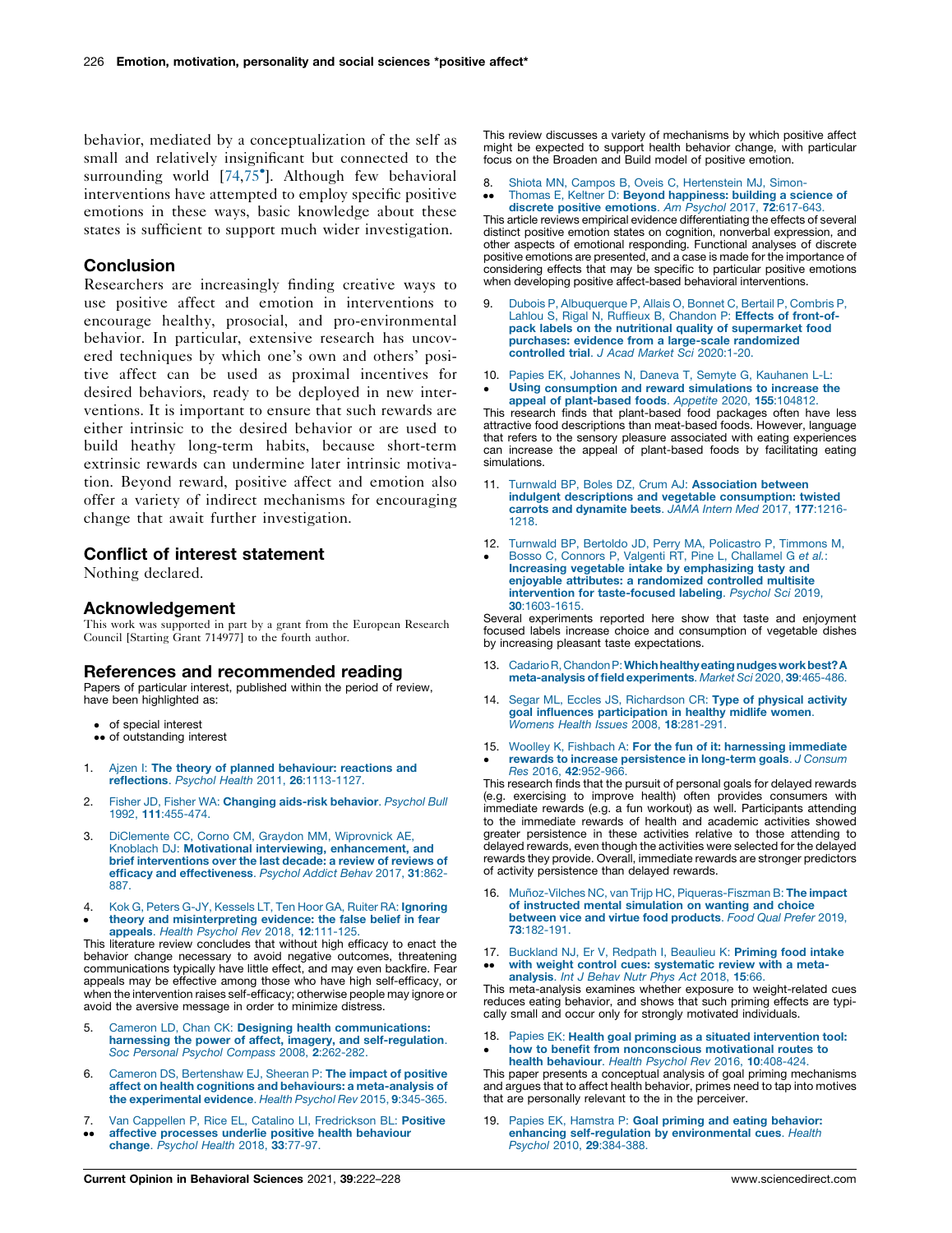- <span id="page-5-0"></span>20. [Milyavskaya](http://refhub.elsevier.com/S2352-1546(21)00108-X/sbref0100) M, Inzlicht M, Hope N, Koestner R: Saying "no" to
- $\ddot{\phantom{0}}$ temptation: want-to motivation improves [self-regulation](http://refhub.elsevier.com/S2352-1546(21)00108-X/sbref0100) by reducing temptation rather than by increasing [self-control](http://refhub.elsevier.com/S2352-1546(21)00108-X/sbref0100). J Pers Soc Psychol 2015, **109**[:677-693.](http://refhub.elsevier.com/S2352-1546(21)00108-X/sbref0100)

This article differentiates goals involving intrinsic motivations and rewards from those reflecting perceived external pressures, linking the former (but not the latter) to more positive implicit associations and behavioral implications.

- 21. Lewis MA, McBride CM, Pollak KI, Puleo E, [Butterfield](http://refhub.elsevier.com/S2352-1546(21)00108-X/sbref0105) RM, Emmons KM: [Understanding](http://refhub.elsevier.com/S2352-1546(21)00108-X/sbref0105) health behavior change among couples: an [interdependence](http://refhub.elsevier.com/S2352-1546(21)00108-X/sbref0105) and communal coping approach. Soc Sci Med 2006, 62[:1369-1380.](http://refhub.elsevier.com/S2352-1546(21)00108-X/sbref0105)
- 22. Young VJ, Burke TJ, Curran MA: [Interpersonal](http://refhub.elsevier.com/S2352-1546(21)00108-X/sbref0110) effects of health- $\bullet$ related social control: positive and negative [influence,](http://refhub.elsevier.com/S2352-1546(21)00108-X/sbref0110) partner health [transformations,](http://refhub.elsevier.com/S2352-1546(21)00108-X/sbref0110) and relationship quality. J Soc Pers Relat 2019, 36[:3986-4004.](http://refhub.elsevier.com/S2352-1546(21)00108-X/sbref0110)

In this cross-sectional study of 243 couples, use of positive social control (e.g. displaying positive emotion about the desired behavior, stating value of behavior, requesting the behavior) significantly predicted more positive health behavior transformations (including healthy diet) for the partner; negative social control (e.g. bargaining, guilting, giving orders) had no such effect.

- 23. [Lyubomirsky](http://refhub.elsevier.com/S2352-1546(21)00108-X/sbref0115) S, King L, Diener E: **The benefits of frequent**
- $\ddot{\phantom{0}}$ **positive affect: does [happiness](http://refhub.elsevier.com/S2352-1546(21)00108-X/sbref0115) lead to success?** *Psychol Bull*<br>2005, **131**[:803-855.](http://refhub.elsevier.com/S2352-1546(21)00108-X/sbref0115)

This meta-analysis of correlational questionnaire-based research, diary and ecological momentary assessment studies, and experimental studies finds that happiness predicts, and in some cases causes, positive life outcomes across a wide range of domains including social, income, and health indices.

24. Bloom P: Empathy and its [discontents](http://refhub.elsevier.com/S2352-1546(21)00108-X/sbref0120). Trends Cogn Sci 2017, 21[:24-31.](http://refhub.elsevier.com/S2352-1546(21)00108-X/sbref0120)

 $\bullet$  21:24-31.<br>This study examined prosocial action while challenging the limitations to empathy when making moral decisions in the modern world. The researchers concluded that compassion, the sense of valuing other people and caring about their welfare but without necessarily feeling their pain, may have all the advantages of empathy in and few of its weaknesses.

- 25. Kamas L, Preston A: [Empathy,](http://refhub.elsevier.com/S2352-1546(21)00108-X/sbref0125) gender, and prosocial behavior. J Behav Exp Econ 2020, 92[:101654.](http://refhub.elsevier.com/S2352-1546(21)00108-X/sbref0125)
- 26. Cameron CD, [Hutcherson](http://refhub.elsevier.com/S2352-1546(21)00108-X/sbref0130) CA, Ferguson AM, Scheffer JA, [Hadjiandreou](http://refhub.elsevier.com/S2352-1546(21)00108-X/sbref0130) E, Inzlicht M: Empathy is hard work: people choose to avoid empathy because of its [cognitive](http://refhub.elsevier.com/S2352-1546(21)00108-X/sbref0130) costs.  $J \cancel{Exp}$ Psychol Gen 2019, 148[:962-976.](http://refhub.elsevier.com/S2352-1546(21)00108-X/sbref0130)
- 27. Devlin HC, Zaki J, Ong DC, [Gruber](http://refhub.elsevier.com/S2352-1546(21)00108-X/sbref0135) J: Not as good as you think? Trait positive emotion is [associated](http://refhub.elsevier.com/S2352-1546(21)00108-X/sbref0135) with increased selfreported empathy but decreased empathic [performance](http://refhub.elsevier.com/S2352-1546(21)00108-X/sbref0135). PLoS One 2014, 9[:e110470.](http://refhub.elsevier.com/S2352-1546(21)00108-X/sbref0135)
- 28. Thoits PA, Hewitt LN: Volunteer work and [well-being](http://refhub.elsevier.com/S2352-1546(21)00108-X/sbref0140). J Health Soc Behav [2001:115-131.](http://refhub.elsevier.com/S2352-1546(21)00108-X/sbref0140)
- 29. Hui BP, Ng JC, Berzaghi E, [Cunningham-Amos](http://refhub.elsevier.com/S2352-1546(21)00108-X/sbref0145) LA, Kogan A: Rewards of kindness? A [meta-analysis](http://refhub.elsevier.com/S2352-1546(21)00108-X/sbref0145) of the link between

 $\ddot{\phantom{0}}$ [prosociality](http://refhub.elsevier.com/S2352-1546(21)00108-X/sbref0145) and well-being. Psychol Bull 2020, 146:1084-1116 This meta-analysis examines the strength of the link between prosociality and well-being, examining a range of moderators including demographic factors, different types of wellbeing and methodological rigor.

- 30. Preston SD: The origins of altruism in [offspring](http://refhub.elsevier.com/S2352-1546(21)00108-X/sbref0150) care. Psychol Bull 2013, 139[:1305-1341.](http://refhub.elsevier.com/S2352-1546(21)00108-X/sbref0150)
- 31. Fredrickson BL, Joiner T: [Reflections](http://refhub.elsevier.com/S2352-1546(21)00108-X/sbref0155) on positive emotions and upward spirals. Perspect Psychol Sci 2018, 13[:194-199.](http://refhub.elsevier.com/S2352-1546(21)00108-X/sbref0155)
- 32. Kohls G, Perino MT, Taylor JM, Madva EN, [Cayless](http://refhub.elsevier.com/S2352-1546(21)00108-X/sbref0160) SJ, Troiani V, Price E, Faja S, [Herrington](http://refhub.elsevier.com/S2352-1546(21)00108-X/sbref0160) JD, Schultz RT: The nucleus [accumbens](http://refhub.elsevier.com/S2352-1546(21)00108-X/sbref0160) is involved in both the pursuit of social reward and the avoidance of social punishment. [Neuropsychologia](http://refhub.elsevier.com/S2352-1546(21)00108-X/sbref0160) 2013, 51[:2062-2069.](http://refhub.elsevier.com/S2352-1546(21)00108-X/sbref0160)
- 33. Wake SJ, Izuma K: A [common](http://refhub.elsevier.com/S2352-1546(21)00108-X/sbref0165) neural code for social and [monetary](http://refhub.elsevier.com/S2352-1546(21)00108-X/sbref0165) rewards in the human striatum. Soc Cogn Affect Neurosci 2017, 12[:1558-1564.](http://refhub.elsevier.com/S2352-1546(21)00108-X/sbref0165)

34. Spinrad TL, Gal DE: [Fostering](http://refhub.elsevier.com/S2352-1546(21)00108-X/sbref0170) prosocial behavior and empathy

• In young children. Carr Opin Psychol 2018, 20:40-44.<br>This succinct review of the literature addresses implications of rewarding in young [children](http://refhub.elsevier.com/S2352-1546(21)00108-X/sbref0170). Curr Opin Psychol 2018, 20:40-44. children's prosocial/helping behavior. Although material rewards can backfire, reducing intrinsic motivation, social reinforcements such as positive emotion, praise, and encouragement do foster future prosociality.

- 35. van Hoorn J, van Dijk E, [Meuwese](http://refhub.elsevier.com/S2352-1546(21)00108-X/sbref0175) R, Rieffe C, Crone EA: Peer influence on prosocial behavior in [adolescence](http://refhub.elsevier.com/S2352-1546(21)00108-X/sbref0175). J Res Adolesc 2016, 26[:90-100.](http://refhub.elsevier.com/S2352-1546(21)00108-X/sbref0175)
- 36. Schnall S, Roper J, Fessler DM: [Elevation](http://refhub.elsevier.com/S2352-1546(21)00108-X/sbref0180) leads to altruistic behavior. Psychol Sci 2010, 21[:315-320.](http://refhub.elsevier.com/S2352-1546(21)00108-X/sbref0180)
- 37. Sparks AM, Fessler DM, Holbrook C: [Elevation,](http://refhub.elsevier.com/S2352-1546(21)00108-X/sbref0185) an emotion for prosocial contagion, is [experienced](http://refhub.elsevier.com/S2352-1546(21)00108-X/sbref0185) more strongly by those with greater expectations of the [cooperativeness](http://refhub.elsevier.com/S2352-1546(21)00108-X/sbref0185) of others.<br>PLoS One 2019, 14[:e0226071.](http://refhub.elsevier.com/S2352-1546(21)00108-X/sbref0185)
- 38. [Cavanaugh](http://refhub.elsevier.com/S2352-1546(21)00108-X/sbref0190) LA, Bettman JR, Luce MF: Feeling love and doing more for distant others: specific positive [emotions](http://refhub.elsevier.com/S2352-1546(21)00108-X/sbref0190) differentially affect prosocial [consumption](http://refhub.elsevier.com/S2352-1546(21)00108-X/sbref0190). J Market Res 2015, 52[:657-673.](http://refhub.elsevier.com/S2352-1546(21)00108-X/sbref0190)
- 39. Algoe SB: Find, remind, and bind: the [functions](http://refhub.elsevier.com/S2352-1546(21)00108-X/sbref0195) of gratitude in everyday [relationships](http://refhub.elsevier.com/S2352-1546(21)00108-X/sbref0195). Soc Personal Psychol Compass 2012, 6[:455-469.](http://refhub.elsevier.com/S2352-1546(21)00108-X/sbref0195)
- 40. Bartlett MY, DeSteno D: [Gratitude](http://refhub.elsevier.com/S2352-1546(21)00108-X/sbref0200) and prosocial behavior: helping when it costs you. Psychol Sci 2006, 17[:319-325.](http://refhub.elsevier.com/S2352-1546(21)00108-X/sbref0200)
- 41. Ma LK, Tunney RJ, Ferguson E: Does [gratitude](http://refhub.elsevier.com/S2352-1546(21)00108-X/sbref0205) enhance prosociality?: a [meta-analytic](http://refhub.elsevier.com/S2352-1546(21)00108-X/sbref0205) review. Psychol Bull 2017, 143[:601-635.](http://refhub.elsevier.com/S2352-1546(21)00108-X/sbref0205)
- 42. Williams LA, Bartlett MY: Warm thanks: gratitude [expression](http://refhub.elsevier.com/S2352-1546(21)00108-X/sbref0210) facilitates social affiliation in new [relationships](http://refhub.elsevier.com/S2352-1546(21)00108-X/sbref0210) via perceived warmth. [Emotion](http://refhub.elsevier.com/S2352-1546(21)00108-X/sbref0210) 2015, 15:1-5.
- 43.  $\cdot$ Algoe SB, Dwyer PC, Younge A, Oveis C: A new [perspective](http://refhub.elsevier.com/S2352-1546(21)00108-X/sbref0215) on the social functions of emotions: gratitude and the [witnessing](http://refhub.elsevier.com/S2352-1546(21)00108-X/sbref0215) effect. J Pers Soc [Psychol](http://refhub.elsevier.com/S2352-1546(21)00108-X/sbref0215) 2020, 119:40-74.

In this series of studies, third-party observers to gratitude expression were found subsequently to be more helpful and affiliative toward both the beneficiary and benefactor in the gratitude interaction.

- 44. Clore GL, Schiller AJ, Shaked A: **Affect and [cognition:](http://refhub.elsevier.com/S2352-1546(21)00108-X/sbref0220) three** [principles](http://refhub.elsevier.com/S2352-1546(21)00108-X/sbref0220). Curr Opin Behav Sci 2018, 19:78-82.
- 45. Vincent LC, Emich KJ, Goncalo JA: [Stretching](http://refhub.elsevier.com/S2352-1546(21)00108-X/sbref0225) the moral gray zone: positive affect, moral [disengagement,](http://refhub.elsevier.com/S2352-1546(21)00108-X/sbref0225) and dishonesty. Psychol Sci 2013, 24[:595-599.](http://refhub.elsevier.com/S2352-1546(21)00108-X/sbref0225)
- 46. Siniver E: Do happy people cheat less? A field [experiment](http://refhub.elsevier.com/S2352-1546(21)00108-X/sbref0230) on [dishonesty](http://refhub.elsevier.com/S2352-1546(21)00108-X/sbref0230). J Behav Exp Econ 2021, 91:101658.
- 47. van Vugt M, [Griskevicius](http://refhub.elsevier.com/S2352-1546(21)00108-X/sbref0235) V, Schultz PW: Naturally green: harnessing stone age [psychological](http://refhub.elsevier.com/S2352-1546(21)00108-X/sbref0235) biases to foster [environmental](http://refhub.elsevier.com/S2352-1546(21)00108-X/sbref0235) behavior. Soc Issues Policy Rev 2014, 8:1-32.
- 48. Han T-I, Stoel L: Explaining socially [responsible](http://refhub.elsevier.com/S2352-1546(21)00108-X/sbref0240) consumer behavior: a [meta-analytic](http://refhub.elsevier.com/S2352-1546(21)00108-X/sbref0240) review of theory of planned [behavior](http://refhub.elsevier.com/S2352-1546(21)00108-X/sbref0240). J Int Consum Market 2017, 29:91-103.
- 49. Zawadzki SJ, Steg L, Bouman T: [Meta-analytic](http://refhub.elsevier.com/S2352-1546(21)00108-X/sbref0245) evidence for a
- $\ddot{\phantom{0}}$ robust and positive [association](http://refhub.elsevier.com/S2352-1546(21)00108-X/sbref0245) between individuals' pro[environmental](http://refhub.elsevier.com/S2352-1546(21)00108-X/sbref0245) behaviors and their subjective wellbeing. Environ Res Lett 2020, 15[:123007.](http://refhub.elsevier.com/S2352-1546(21)00108-X/sbref0245)

This meta-analysis examined a variety of associations between proenvironmental behavior and aspects of psychological well-being. In particular, pre-environmental behavior is predicted by hedonic rewards for the behavior, personal meaning, and the 'warm glow' of performing a socially valued act.

- 50. Rezvani Z, Jansson J, [Bengtsson](http://refhub.elsevier.com/S2352-1546(21)00108-X/sbref0250) M: Cause i'll feel good! An [investigation](http://refhub.elsevier.com/S2352-1546(21)00108-X/sbref0250) into the effects of anticipated emotions and personal moral norms on consumer [pro-environmental](http://refhub.elsevier.com/S2352-1546(21)00108-X/sbref0250) behavior. J Promot Manag 2017, 23[:163-183.](http://refhub.elsevier.com/S2352-1546(21)00108-X/sbref0250)
- 51.  $\bullet$ Odou P, Schill M: How [anticipated](http://refhub.elsevier.com/S2352-1546(21)00108-X/sbref0255) emotions shape behavioral [intentions](http://refhub.elsevier.com/S2352-1546(21)00108-X/sbref0255) to fight climate change. J Bus Res 2020, 121:243- [253.](http://refhub.elsevier.com/S2352-1546(21)00108-X/sbref0255)

This article reviews past studies that use anticipated emotions to predict behavioral change. They surveyed French adults to link self-reported emotions to intentions to act against climate change and engagement in current proenvironmental behavior. Structural equation modeling supported the Theory of Planned Behavior: both negative and positive emotions influenced intentions directly and through perceived behavioral control. Positive effects were stronger than negative in increasing